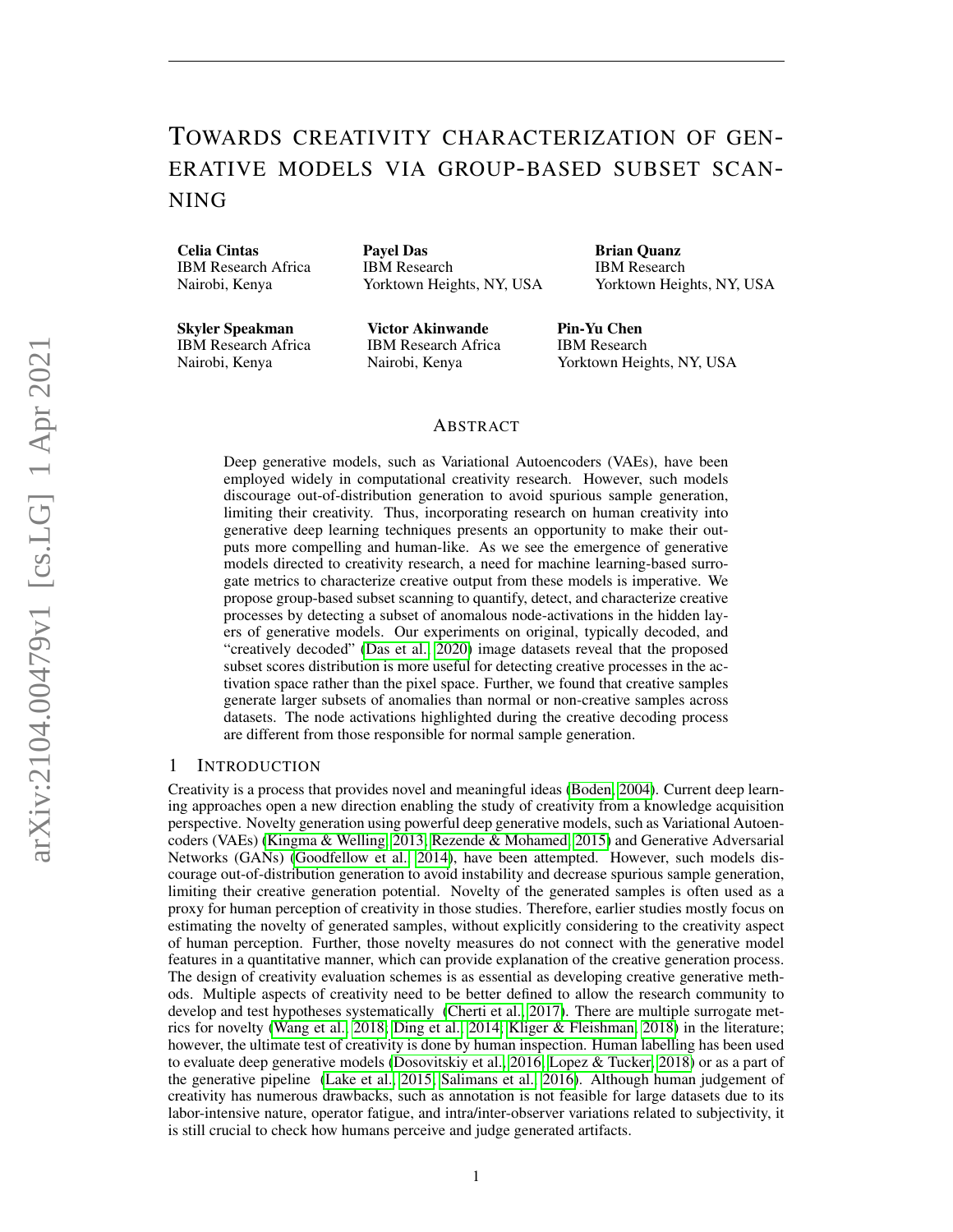

<span id="page-1-0"></span>Figure 1: Overview of the proposed approach. First, we analyze the distribution of the activation space of the Creative Decoder  $CD$ . After we extracted the activations from the model for a set of latent vectors l, we compute the empirical  $p$ –values followed by the maximization of non-parametric scan statistics (NPSS). Finally, distributions of subset scores for creative, non-creative processes are estimated, a subset of samples and the corresponding anomalous subset of nodes in the network are identified.

This paper proposes a method designed to detect and characterize when the generative model produces a creative artefact as per a human evaluator. We employ group-based scanning to determine whether a given batch of generated processes contains creative samples using an anomalous pattern detection method called group-based subset scanning [\(Neill, 2012;](#page-5-3) [McFowland III et al., 2013\)](#page-5-4).

## 2 PROPOSED APPROACH: GROUP-BASED SUBSET SCANNING OVER THE CREATIVE DECODER ACTIVATION SPACE

A visual overview of the proposed approach is shown in Figure [1.](#page-1-0) Subset scanning treats the creative quantification and characterisation problem as a search for the *most anomalous* subset of observations in the data. This exponentially large search space is efficiently explored by exploiting mathematical properties of our measure of anomalousness. Consider a set of samples from the latent space  $X = \{X_1 \cdots X_M\}$  and nodes  $O = \{O_1 \cdots O_J\}$  within the creative decoder CD. Where CD is a generative neural network capable of producing creative outputs [\(Das et al., 2020\)](#page-4-0). Let  $X_S \subseteq X$ and  $O_S \subseteq O$ , we then define the subsets S under consideration to be  $S = X_S \times O_S$ . The goal is to find the most anomalous subset:

$$
S^* = \arg\max_{S} F(S) \tag{1}
$$

where the score function  $F(S)$  defines the anomalousness of a subset of samples from the latent space and node activations. Group-based subset scanning uses an iterative ascent procedure that alternates between two steps: a step identifying the most anomalous subset of samples for a fixed subset of nodes, or a step that identifies the converse. There are  $2^M$  possible subsets of samples,  $X<sub>S</sub>$ , to consider at these steps. However, the Linear-time Subset Scanning property (LTSS) [\(Neill,](#page-5-3) [2012;](#page-5-3) [Speakman et al., 2016\)](#page-5-5) reduces this space to only  $M$  possible subsets while still guaranteeing that the highest scoring subset will be identified. This drastic reduction in the search space is the key feature that enables subset scanning to scale to large networks and sets of samples.

Non-parametric Scan Statistics (NPSS) Group-based subset scanning uses NPSS that has been used in other pattern detection methods [\(McFowland III et al., 2013;](#page-5-4) [McFowland et al., 2018;](#page-4-10) [Chen](#page-4-11) [& Neill, 2014;](#page-4-11) [Cintas et al., 2020;](#page-4-12) [Akinwande et al., 2020\)](#page-4-13). Given that NPSS makes minimal assumptions on the underlying distribution of node activations, our approach has the ability to scan across different type of layers and activation functions. There are three steps to use non-parametric scan statistics on model's activation data. The first is to form a distribution of "expected" activations at each node  $(H_0)$ . We generate the distribution by letting the regular decoder process samples that are known to be from the training data (sometimes referred to as "background" samples) and record the activations at each node. The second step involves scoring a group of samples in a test set that may contain creative or normal artifacts. We records the activations induced by the group of test samples and compares them to the baseline activations created in the first step. This comparison results in a p-value at each node, for each sample from the latent space in the test set. Lastly, we quantify the anomalousness of the resulting p-values by finding  $X_S$  and  $O_S$  that maximize the NPSS, which quantify how much an observed distribution of  $p$ -values deviates from the uniform distribution.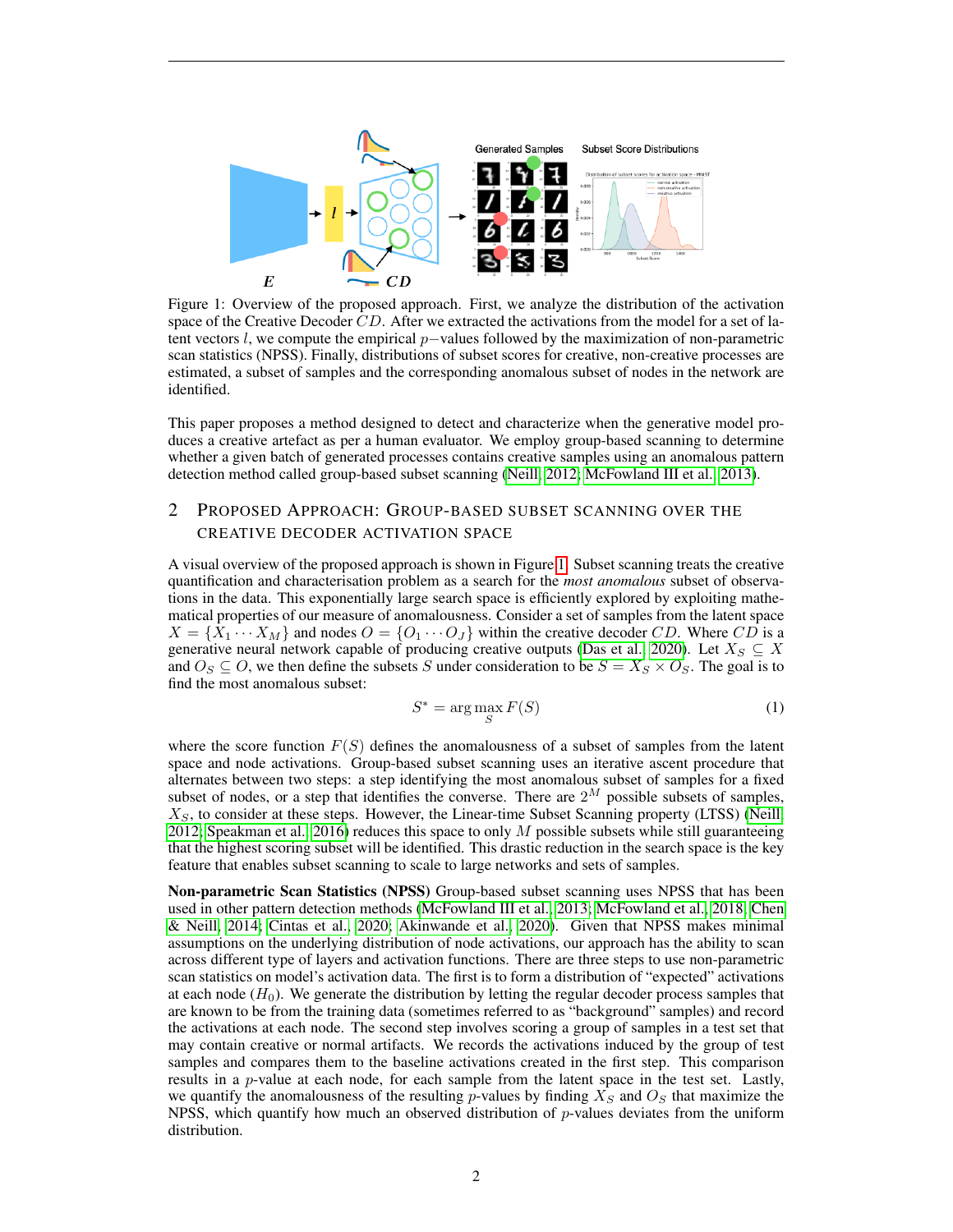Let  $A_{zj}^{H_0}$  be the matrix of activations from l latent vectors from training samples at each of J nodes in a creative decoder layer. Let  $A_{ij}$  be the matrix of activations induced by M latent vectors in the test set, that may or may not be novel. Group-based subset scanning computes an empirical  $p$ -value for each  $A_{ij}$ , as a measurement for how anomalous the activation value of a potentially novel sample  $X_i$  is at node  $O_j$ . This p-value  $p_{ij}$  is the proportion of activations from the Z background samples,  $A_{zj}^{H_0}$ , that are larger or equal to the activation from an evaluation sample at node  $O_j$ .

$$
p_{ij} = \frac{1 + \sum_{z=1}^{|Z|} I(A_{zj}^{H_0} \ge A_{ij})}{|Z| + 1}
$$
 (2)

Where  $I(\cdot)$  is the indicator function. A shift is added to the numerator and denominator so that a test activation that is larger than *all* activations from the background at that node is given a non-zero  $p$ -value. Any test activation smaller than or tied with the smallest background acivation at that node is given a p-value of 1.0.

Group-based subset scanning processes the matrix of  $p$ -values  $(P)$  from test samples with a NPSS to identify a submatrix  $S = X_S \times O_S$  that maximizes  $F(S)$ , as this is the subset with the most statistical evidence for having been affected by an anomalous pattern. The general form of the NPSS score function is

$$
F(S) = \max_{\alpha} F_{\alpha}(S) = \max_{\alpha} \phi(\alpha, N_{\alpha}(S), N(S))
$$
\n(3)

where  $N(S)$  is the number of empirical p-values contained in subset S and  $N_{\alpha}(S)$  is the number of p-values less than (significance level)  $\alpha$  contained in subset S. It has been shown that for a subset S consisting of  $N(S)$  empirical p-values,  $E[N_\alpha(S)] = N(S)\alpha$  [McFowland III et al.](#page-5-4) [\(2013\)](#page-5-4). Groupbased subset scanning attempts to find the subset  $S$  that shows the most evidence of an observed significance higher than an expected significance,  $N_{\alpha}(S) > N(S)\alpha$ , for some significance level  $\alpha$ .

In this work, we use the Berk-Jones (BJ) test statistic as our scan statistic. BJ test statistic [\(Berk &](#page-4-14) [Jones, 1979\)](#page-4-14) is defined as:

$$
\phi_{BJ}(\alpha, N_\alpha, N) = N * KL\left(\frac{N_\alpha}{N}, \alpha\right)
$$
\n(4)

where KL refers to the Kullback-Liebler divergence,  $KL(x, y) = x \log \frac{x}{y} + (1 - x) \log \frac{1 - x}{1 - y}$ , between the observed and expected proportions of significant  $p$ -values. We can interpret BJ as the log-likelihood ratio for testing whether the *p*-values are uniformly distributed on [0, 1].

## 3 EXPERIMENTAL SETUP AND RESULTS

We hypothesize that creative content leaves a subtle but systematic trace in the activation space that can be identified by looking across multiple creative samples. Further, We assume that not all generative models will have the same throughput of creative samples in a batch. Thus, we need to evaluate our method under different proportions to see if even models that generate a small percentage of creative samples can be detected by our method. We test this hypothesis through group-based subset scanning over the activation space that encodes *groups of samples* that may appear anomalous when analyzed together. We apply our approach to the Creative Decoder and scan the both the pixel/input and activation space [Das et al.](#page-4-0) [\(2020\)](#page-4-0). We used images from MNIST [\(LeCun et al.,](#page-4-15) [1998\)](#page-4-15) and Fashion-MNIST (FMNIST) [\(Xiao et al., 2017\)](#page-5-6) datasets. We quantify detection *power*, that is the method's ability to distinguish between test sets that contain some proportion of creative samples and test sets containing only normal content, using AUC.

Datasets and Creative Labelling For human evaluation, 9 evaluators annotated a pool of 500 samples per dataset (we used agreement amongst > 3 annotators as consensus), generated from either using the Creative Decoder, and regular decoding. Following [Das et al.](#page-4-0) [\(2020\)](#page-4-0), we used four labels - 'not novel or creative (similar to training data)', 'novel but not creative (different from training data but does not seem meaningful or useful)', 'creative (different from training data and is meaningful or useful)', and 'inconclusive'.

Subset Scanning Setup We run individual and group-based scanning on node activations extracted from the Creative Decoder. We tested group-based scanning across several proportions of creative content in a group, ranging from 10% to 50%. We used  $Z = 250$  latent vectors to obtain the background activation distribution  $(A^{H_0})$  for experiments with both datasets. For evaluation, each test set had samples were drawn from a set of 100 normal samples from the regular decoder (separate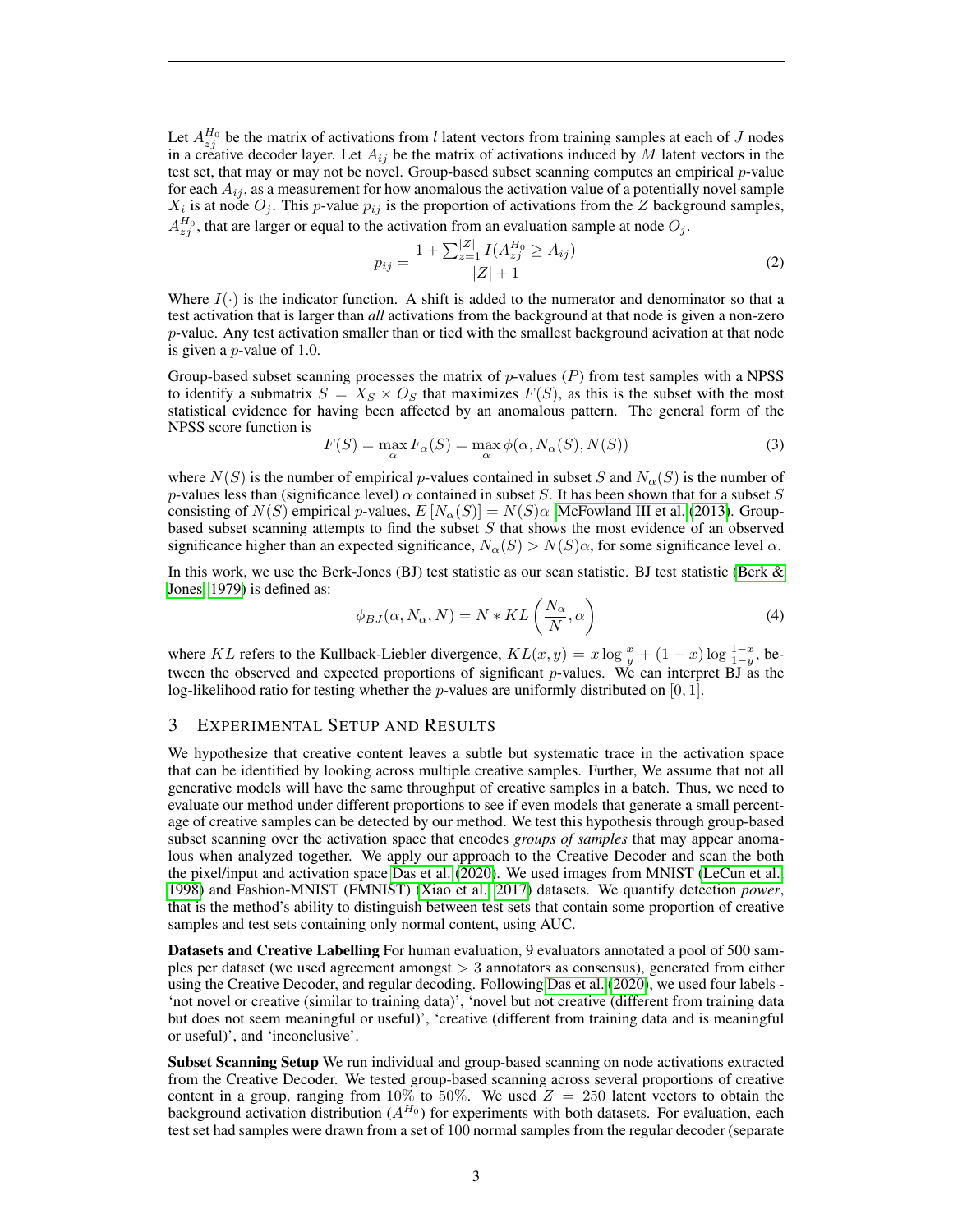| Space                   | Dataset       | <b>Subset Scanning</b> |       |       |
|-------------------------|---------------|------------------------|-------|-------|
|                         |               | 50%                    | 10%   | Indv. |
| Pixel Space             | <b>MNIST</b>  | 0.971                  | 0.791 | 0.255 |
| <b>Activation Space</b> | <b>MNIST</b>  | 0.991                  | 0.972 | 0.531 |
| Pixel Space             | <b>FMNIST</b> | 0.952                  | 0.743 | 0.381 |
| <b>Activation Space</b> | <b>FMNIST</b> | 0.990                  | 0.962 | 0.596 |

<span id="page-3-0"></span>Table 1: Detection Power (AUC) for group-based and individual subset scanning over pixel and activation space for the Creative Decoder.



<span id="page-3-1"></span>Figure 2: Activations characterization. (top) Subset Cardinality distributions for anomalous subsets for different type of generated samples. (bottom) PCA over anomalous subset nodes for the creative decoder activations under generation of normal, non-creative and creative samples.

from Z) and 100 samples labeled as creative and 100 non-creative samples(not novel or creative label).

Results In Table [1](#page-3-0) we present results showing the creative detection capabilities of both activation and pixel spaces. We see that the characterization improves when detecting the creative samples in the activation space, than when we scan over the pixel space. Additionally, in Figure [2](#page-3-1) for both datasets we observe a larger extent of anomalous nodes during creative generation compared to normal and non-creative. This observation is consistent with the basic principle of the creative decoding process [\(Das et al., 2020\)](#page-4-0). To further inspect the activations, we visualize the principal component projections of the anomalous subset of nodes for different sets of samples. As we can see, the activations for different types of samples are distinctive. Notably, for FMNIST we start noticing some overlap for normal and creative samples. Based on this observation, we hypothesize that as more complex datasets are subject to creative decoding, we will see appearance of more overlapping nodes.

## 4 CONCLUSION AND FUTURE WORK

Our proposed method for creativity detection in machine-generated images works by analyzing the activation space for an off-the-shelf Creative Decoder. We provide both the subset of the input samples identified as creative and the corresponding nodes in the network's activations that identified those samples as creative. In future, we will compare the proposed creativity quantification with other surrogate metrics for novelty [\(Wang et al., 2018;](#page-5-1) [Ding et al., 2014;](#page-4-5) [Kliger & Fleishman, 2018\)](#page-4-6). Additionally, we will test across larger datasets and other generative models to understand how we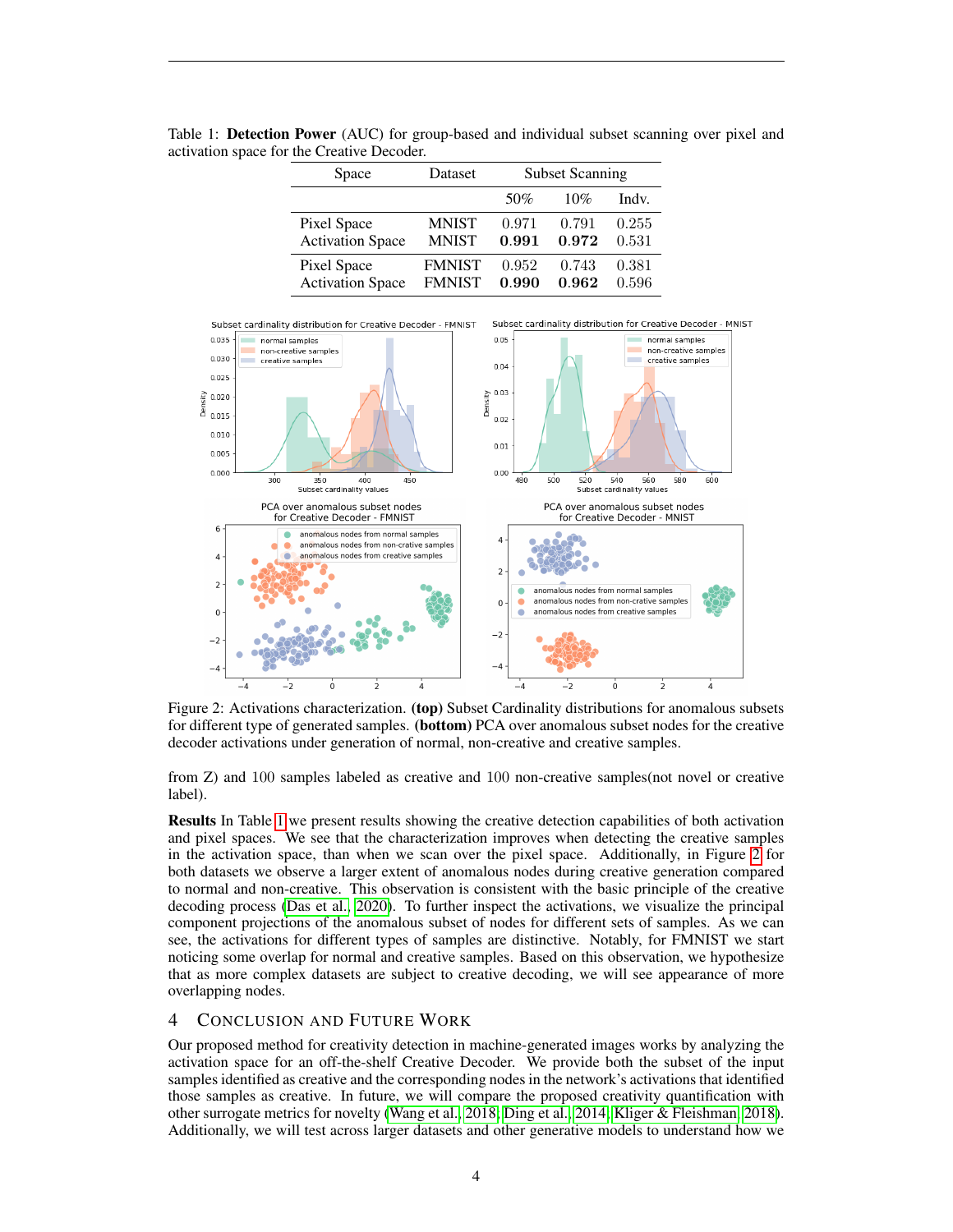can better capture the human perception of creativity under more complex domains. The final goal is to use this creativity quantification approach as a control for more efficient generation of artefacts that are consistent with human perception of creativity.

#### **REFERENCES**

- <span id="page-4-13"></span>Victor Akinwande, Celia Cintas, Skyler Speakman, and Srihari Sridharan. Identifying audio adversarial examples via anomalous pattern detection. In *Workshop on Adversarial Learning Methods for Machine Learning and Data Mining, KDD'20*, 2020.
- <span id="page-4-14"></span>Robert H. Berk and Douglas. H. Jones. Goodness-of-fit test statistics that dominate the Kolmogorov statistics. *Zeitschrift fär Wahrscheinlichkeitstheorie und Verwandte Gebiete*, 47:47–59, 1979.
- <span id="page-4-1"></span>Margaret A Boden. *The creative mind: Myths and mechanisms*. Routledge, 2004.
- <span id="page-4-11"></span>Feng Chen and Daniel B. Neill. Non-parametric scan statistics for event detection and forecasting in heterogeneous social media graphs. In *KDD '14*, pp. 1166–1175, 2014.
- <span id="page-4-4"></span>Mehdi Cherti, Balázs Kégl, and Akin Kazakçı. Out-of-class novelty generation: an experimental foundation. In *Tools with Artificial Intelligence (ICTAI), 2017 IEEE 29th International Conference on*, 2017.
- <span id="page-4-12"></span>Celia Cintas, Skyler Speakman, Victor Akinwande, William Ogallo, Komminist Weldemariam, Srihari Sridharan, and Edward McFowland. In Christian Bessiere (ed.), *IJCAI 2020*, pp. 876–882, 7 2020. doi: 10.24963/ijcai.2020/122. URL [https://doi.org/10.24963/ijcai.2020/](https://doi.org/10.24963/ijcai.2020/122) [122](https://doi.org/10.24963/ijcai.2020/122). Main track.
- <span id="page-4-0"></span>Payel Das, Brian Quanz, Pin-Yu Chen, Jae-wook Ahn, and Dhruv Shah. Toward a neuro-inspired creative decoder. In Christian Bessiere (ed.), *Proceedings of the Twenty-Ninth International Joint Conference on Artificial Intelligence, IJCAI-20*, pp. 2746–2753. International Joint Conferences on Artificial Intelligence Organization, 7 2020. Main track.
- <span id="page-4-5"></span>Xuemei Ding, Yuhua Li, Ammar Belatreche, and Liam P Maguire. An experimental evaluation of novelty detection methods. *Neurocomputing*, 135:313–327, 2014.
- <span id="page-4-7"></span>Alexey Dosovitskiy, Jost Tobias Springenberg, Maxim Tatarchenko, and Thomas Brox. Learning to generate chairs, tables and cars with convolutional networks. *IEEE transactions on pattern analysis and machine intelligence*, 39(4):692–705, 2016.
- <span id="page-4-3"></span>Ian Goodfellow, Jean Pouget-Abadie, Mehdi Mirza, Bing Xu, David Warde-Farley, Sherjil Ozair, Aaron Courville, and Yoshua Bengio. Generative adversarial nets. In *Advances in neural information processing systems*, pp. 2672–2680, 2014.
- <span id="page-4-2"></span>Diederik P Kingma and Max Welling. Auto-encoding variational bayes. *arXiv preprint arXiv:1312.6114*, 2013.
- <span id="page-4-6"></span>Mark Kliger and Shachar Fleishman. Novelty detection with gan. *arXiv preprint arXiv:1802.10560*, 2018.
- <span id="page-4-9"></span>Brenden M Lake, Ruslan Salakhutdinov, and Joshua B Tenenbaum. Human-level concept learning through probabilistic program induction. *Science*, 350(6266):1332–1338, 2015.
- <span id="page-4-15"></span>Yann LeCun, Léon Bottou, Yoshua Bengio, and Patrick Haffner. Gradient-based learning applied to document recognition. *Proceedings of the IEEE*, 86(11):2278–2324, 1998.
- <span id="page-4-8"></span>CS Lopez and CE Tucker. Human validation of computer vs human generated design sketches. *ASME Paper No. DETC2018-85698*, 2018.
- <span id="page-4-10"></span>E. McFowland, III, S. Somanchi, and D. B. Neill. Efficient Discovery of Heterogeneous Treatment Effects in Randomized Experiments via Anomalous Pattern Detection. *ArXiv e-prints*, March 2018.